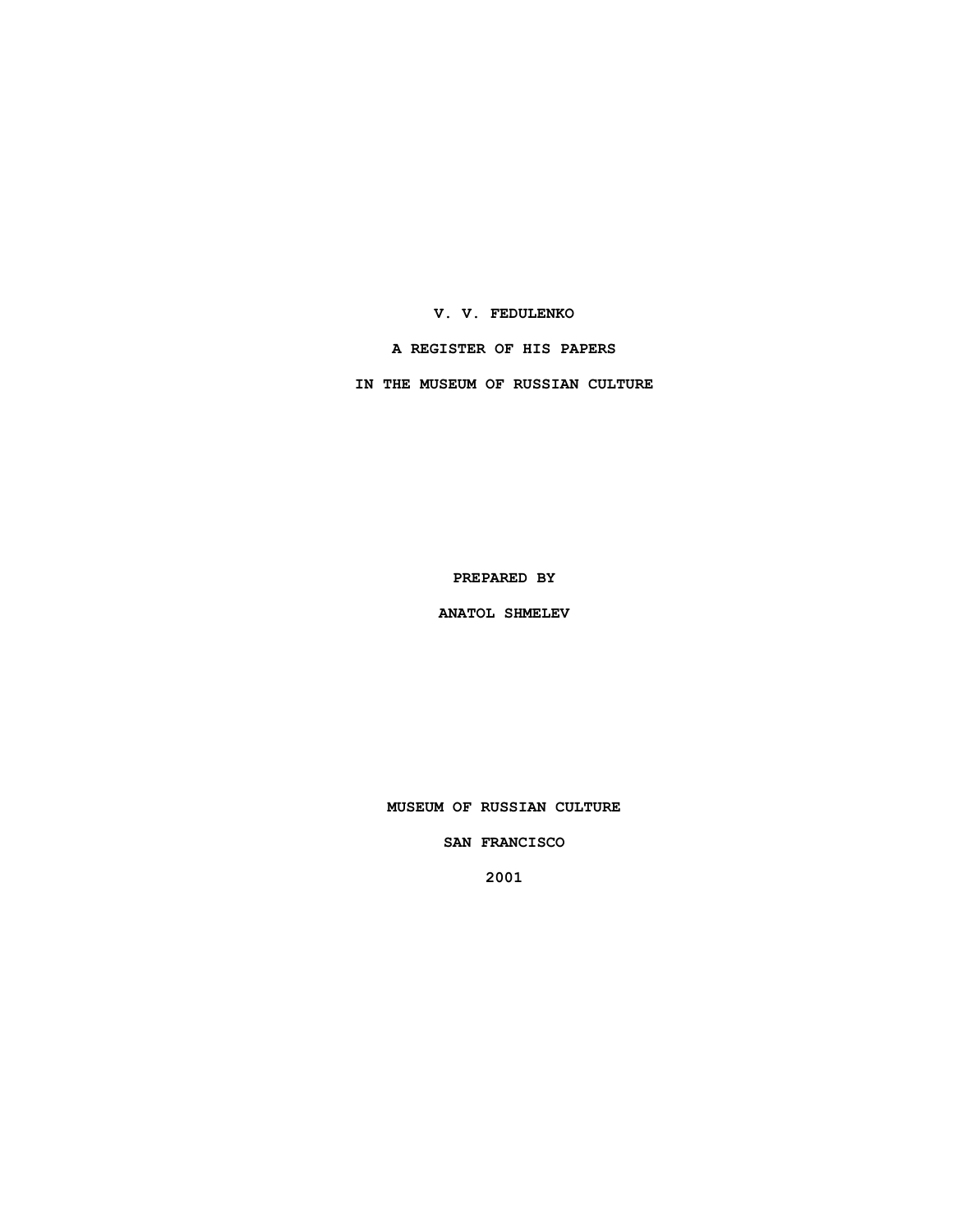### **V. V. FEDULENKO**

## **BIOGRAPHICAL NOTE**

| 1894 February 22 | Born, Kazan', Russia |  |
|------------------|----------------------|--|
|------------------|----------------------|--|

**1970 Author, Zarozhdenie i rastsvet teatra v Kazani**

**1974 November Died, San Francisco, California**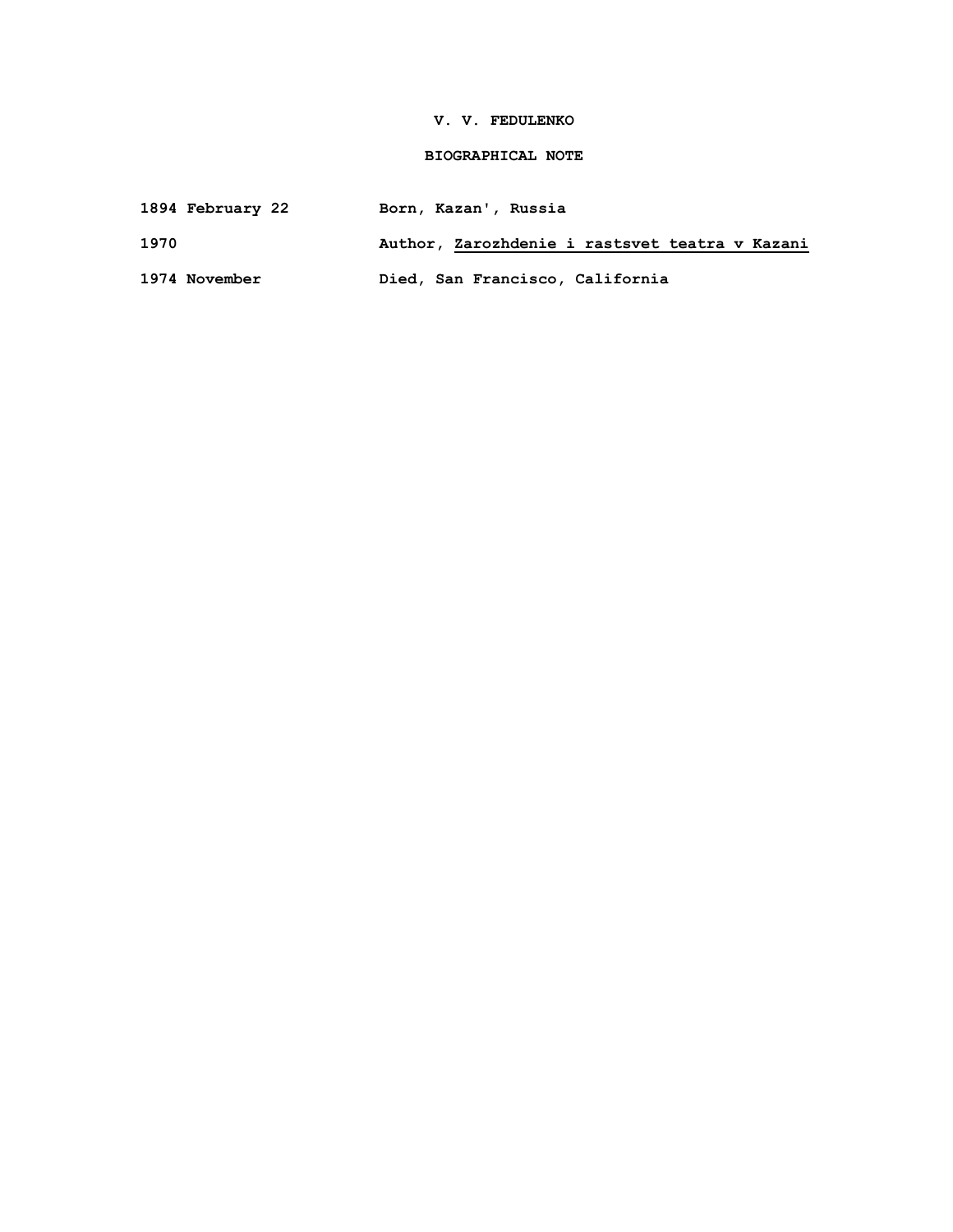#### **SCOPE AND CONTENT NOTE**

#### **V. V. FEDULENKO PAPERS**

**Valentin Vasil'evich Fedulenko was a Russian army colonel who participated in the First World War and Russian Civil War in Siberia. The collection includes an oral history interview and writings of a historical and biographical nature.**

**Detailed processing and preservation microfilming for these materials were made possible by a generous grant from the National Endowment for the Humanities and by matching funds from the Hoover Institution and Museum of Russian Culture. The grant also provides depositing a microfilm copy in the Hoover Institution Archives. The original materials and copyright to them (with some exceptions) are the property of the Museum of Russian Culture, San Francisco. A transfer table indicating corresponding box and reel numbers is appended to this register.**

**The Hoover Institution assumes all responsibility for notifying users that they must comply with the copyright law of the United States (Title 17 United States Code) and Hoover Rules for the Use and Reproduction of Archival Materials.**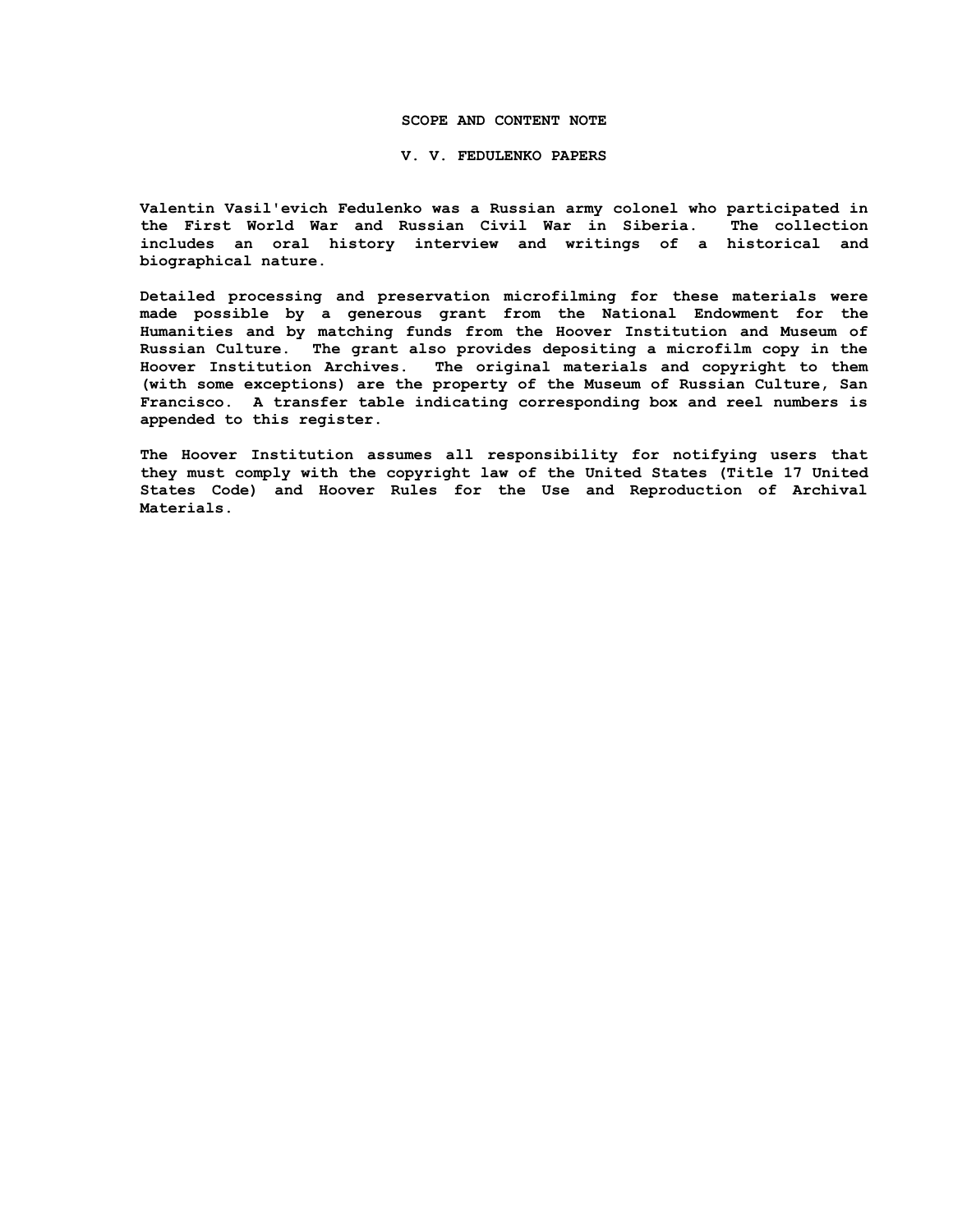### **REGISTER**

# **V. V. FEDULENKO PAPERS**

# **SERIES DESCRIPTION:**

| Box Nos      | Series                                                                                                             |
|--------------|--------------------------------------------------------------------------------------------------------------------|
| $\mathbf{1}$ | BIOGRAPHICAL FILE, 1951 and undated. Letter of gratitude<br>and military service record                            |
| $\mathbf{1}$ | SPEECHES AND WRITINGS, 1960-1975. Articles, book, and<br>oral history interview, arranged chronologically by title |